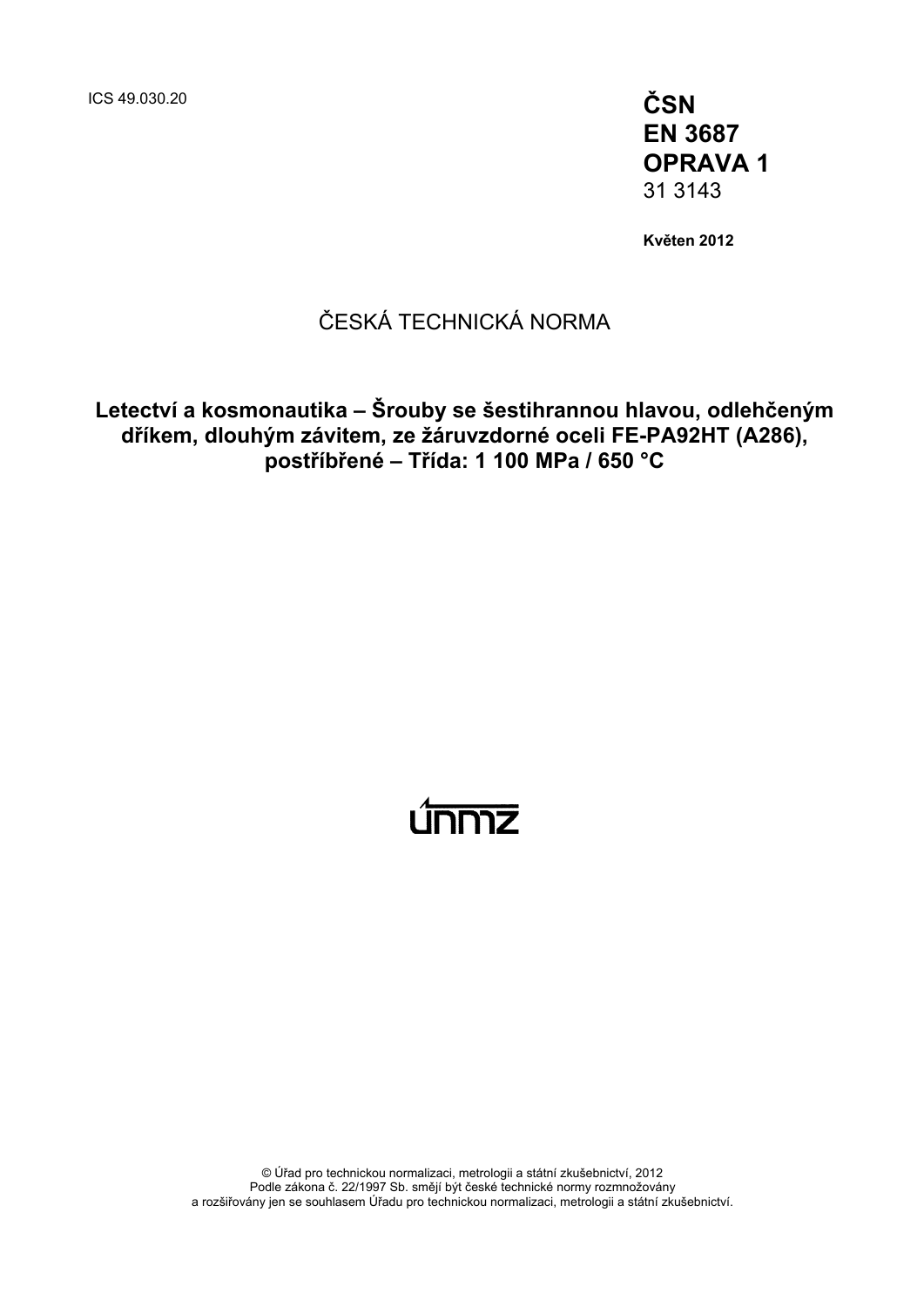ČSN EN 3687/Opr. 1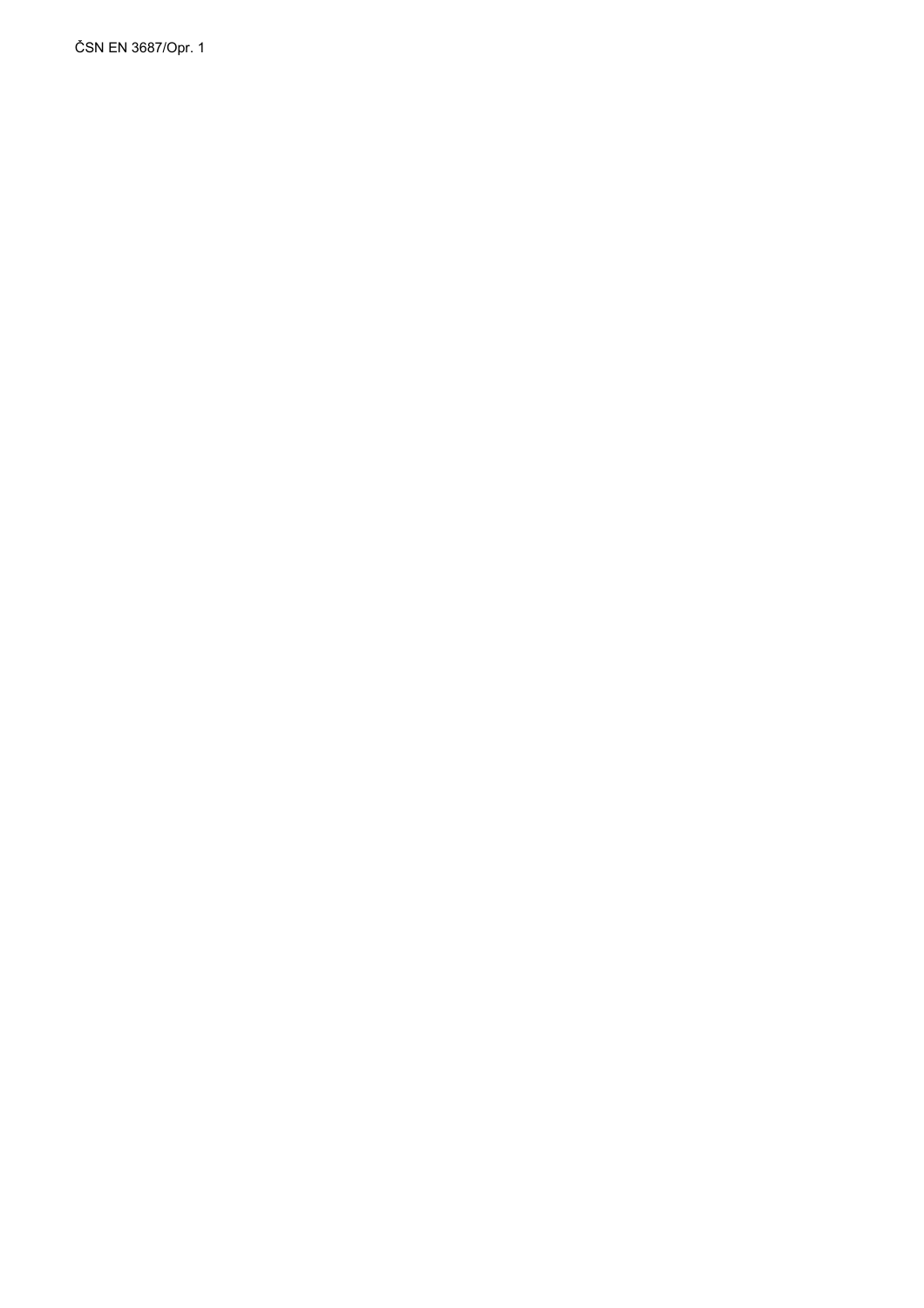ČSN EN 3687/Opr. 1

# EUROPEAN STANDARD

# **EN 3687:2010/AC**

NORME EUROPÉENNE

# EUROPÄISCHE NORM

 October 2011 Octobre 2011 Oktober 2011

**ICS** 49.030.20

English version Version Française Deutsche Fassung

 Aerospace series - Bolts, normal hexagon head, relieved shank, long thread, in heat resisting steel FE-PA2601 (A286), silver plated - Classification: 1 100 MPa/650 °C

Série aérospatiale - Vis à tête hexagonale normale, fût dégagé filetage long, en acier résistant à chaud FE-PA2601 (A286), argentées - Classification: 1 100 MPa/650  $^{\circ}C$ 

Luft- und Raumfahrt - Sechskantschrauben, Dünnschaft, langes Gewinde, aus hochwarmfesten Stahl FE-PA2601 (A286) versilbert - Klasse: 1 100 MPa/650 °C

This corrigendum becomes effective on 19 October 2011 for incorporation in the three official language versions of the EN.

Ce corrigendum prendra effet le 19 octobre 2011 pour incorporation dans les trois versions linguistiques officielles de la EN.

Die Berichtigung tritt am 19. Oktober 2011 zur Einarbeitung in die drei offiziellen Sprachfassungen der EN in Kraft.



EUROPEAN COMMITTEE FOR STANDARDIZATION COMITÉ EUROPÉEN DE NORMALISATION EUROPÄISCHES KOMITEE FÜR NORMUNG

**Management Centre: Avenue Marnix 17, B-1000 Brussels** 

© 2011 CEN All rights of exploitation in any form and by any means reserved worldwide for CEN national Members. Tous droits d'exploitation sous quelque forme et de quelque manière que ce soit réservés dans le monde entier aux membres nationaux du CEN.

Alle Rechte der Verwertung, gleich in welcher Form und in welchem Verfahren, sind weltweit den nationalen Mitgliedern von CEN vorbehalten.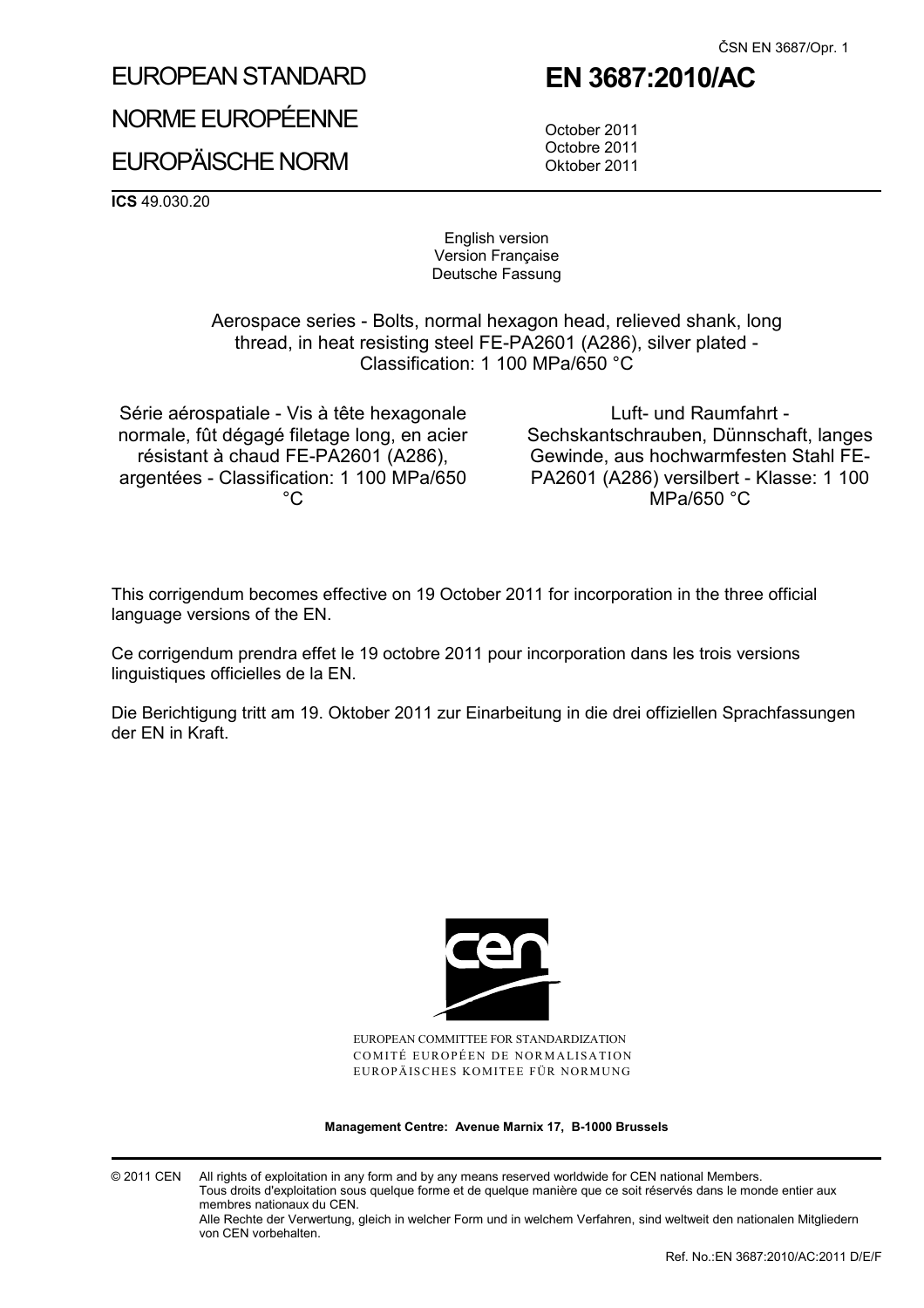## **1 Modification to the titles**

*In the 2nd element of the English, French and German titles, replace* "FE-PA92HT" *with* "FE-PA2601".

## **2 Modification to the Scope**

*Replace* "FE-PA92HT" *with* "FE-PA2601" *to read:*

"This standard specifies the characteristics of silver-plated Bolts normal Hexagon Head with relieved shank and long thread, in heat resisting steel FE-PA2601 (A286), tensile strength class 1 100 MPa at room temperature. The maximum test temperature of the material is 650 °C.".

## **3 Modification to Clause 2**

*Replace* "EN 3761<sup>1)</sup>" *with* "EN 3761" *and delete footnote to text*<sup>1)</sup>.

#### **4 Modification to 3.3, Material**

*Replace* "FE-PA92HT" *with* "FE-PA2601" *to read:*

"Heat resisting steel FE-PA2601 to EN 3761.".

## **5 Modification to Table 1**

*In column 2, 1st line, replace* "**Thread** 1)" *with* "**Thread a)**"*; delete the footnote 1) below the table and add the following as last line:* "

```
a) In conformity with ISO 5855-1 and ISO 5855-2.
```
*to read:* "

"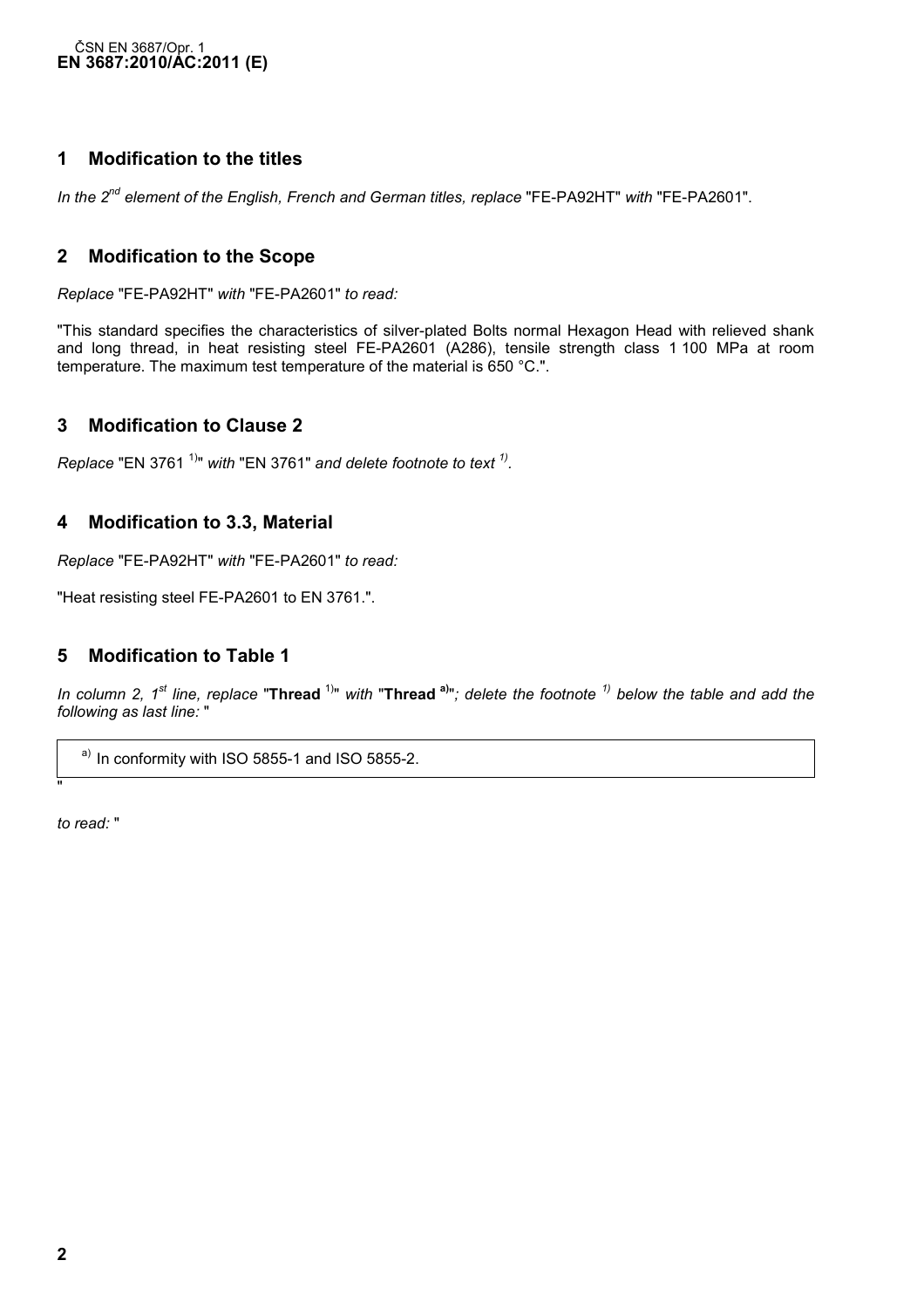#### **Table 1**

Dimensions in millimetres

| <b>Diameter</b> | Thread <sup>a)</sup>                               |       | D     |      |      | G    | H    |      | K    |      | R    |      |      |       |      |      |
|-----------------|----------------------------------------------------|-------|-------|------|------|------|------|------|------|------|------|------|------|-------|------|------|
| code            |                                                    | max.  | min.  | min. | min. | min. | max. | min. | max. | min. | max. | min. | max. | min.  | tol. |      |
| 050             | $MJ5X0,8 - 4H6H$                                   | 4,61  | 4,35  | 8,7  | 7,4  | 7,4  |      |      | 3    | 2,7  | 0,5  | 0,3  | 9    | 7,35  | h12  | 0,25 |
| 060             | MJ6 $X$ 1 – 4H6H                                   | 5,48  | 5,22  | 10,9 | 9,3  | 9,4  | 0.5  | 0,2  | 3,5  | 3,2  | 0,7  |      | 10   | 9,78  |      | 0,3  |
| 070             | $MJ7X1-4H6H$                                       | 6,48  | 6,22  | 12   | 10.2 | 10,3 |      |      | 4    | 3,7  |      | 0,5  | 11   | 10,73 |      | 0,35 |
| 080             | MJ8 $X$ 1 – 4H6H                                   | 7,48  | 7,22  | 14,3 | 12.2 | 12,3 |      |      | 4,5  | 4,2  |      |      | 13   | 12,73 | h13  | 0,4  |
| 100             | MJ10 X 1,25 - 4H6H                                 | 9,32  | 9,06  | 18,9 | 16   | 16,3 | 0,6  | 0,3  | 5    | 4,7  | 0,8  |      | 17   | 16,73 |      | 0,5  |
| 120             | MJ12 X 1,25 - 4H6H                                 | 11,32 | 11,06 | 21,1 | 18   | 18,3 |      |      | 6    | 5,7  | 0,9  | 0,6  | 19   | 18,67 |      | 0,6  |
|                 | $a)$ In conformity with ISO 5855-1 and ISO 5855-2. |       |       |      |      |      |      |      |      |      |      |      |      |       |      |      |

## **6 Modification to Table 1**

*Change the horizontal division of columns as marked in yellow below (main columns 080, 100 and 120), add W min. and Mass values for length code 044 including moving down the related values for length codes 046 to 072 as marked in green below and add a sign between table title and table as marked blue below to read:* "

".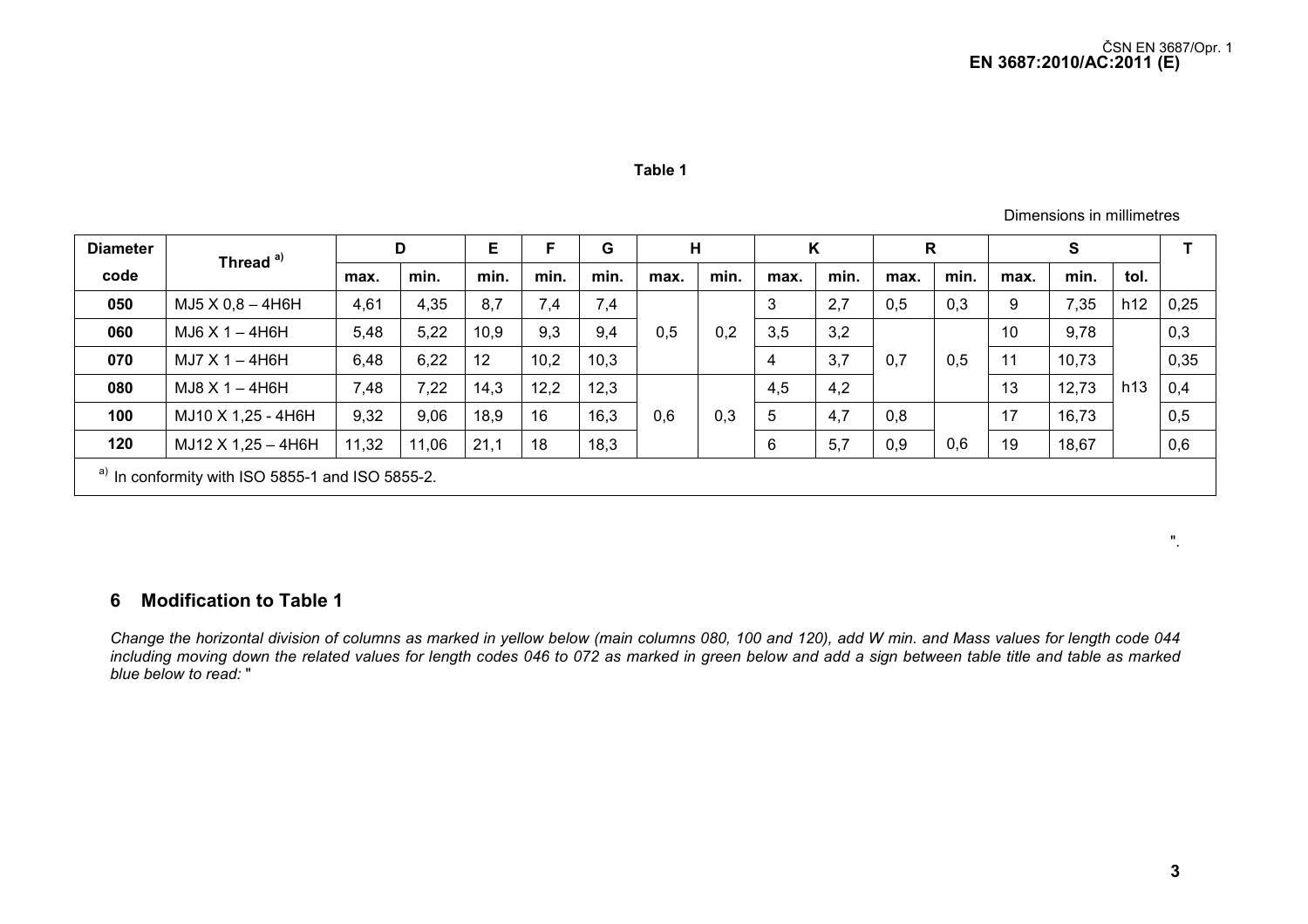#### **Table 2**

Dimensions in millimetres Masses ≈ kg/1 000 pieces

| <b>Diameter</b><br>code |                 | 050              |      |      | 060  |      |             |                | 070  |             |      | 080  |             |                 | 100  |             | 120  |      |             |
|-------------------------|-----------------|------------------|------|------|------|------|-------------|----------------|------|-------------|------|------|-------------|-----------------|------|-------------|------|------|-------------|
| Length<br>code          | N               | W<br><b>Mass</b> |      |      | W    |      | <b>Mass</b> | W              |      | <b>Mass</b> | W    |      | <b>Mass</b> | W               |      | <b>Mass</b> | W    |      | <b>Mass</b> |
|                         |                 | max.             | min. |      | max. | min. |             | max.           | min. |             | max. | min. |             | max.            | min. |             | max. | min. |             |
| 008                     | 8               |                  |      | 2,66 |      |      |             |                |      |             |      |      |             |                 |      |             |      |      |             |
| 010                     | 10 <sup>°</sup> |                  |      | 2,91 |      |      | 4,68        |                |      | 6,45        |      |      | 9,4         |                 |      |             |      |      |             |
| 012                     | 12              | 2,1              | 1,7  | 3,16 |      |      | 5,03        |                |      | 6,95        |      |      | 10,07       |                 |      |             |      |      |             |
| 014                     | 14              |                  |      | 3,41 |      | 2,2  | 5,39        |                |      | 7,45        |      |      | 10,74       |                 |      | 17,88       |      |      |             |
| 016                     | 16              |                  |      | 3,66 | 2,7  |      | 5,75        | 2,7            | 2,2  | 7,96        | 2,7  | 2,2  | 11,41       |                 |      | 18,97       |      |      |             |
| 018                     | 18              |                  |      | 3,91 |      |      | 6,1         |                |      | 8,46        |      |      | 12,09       |                 |      | 20,06       |      | 2,8  |             |
| 020                     | 20              | 4                | 2,5  | 4,16 |      |      | 6,46        |                |      | 8,96        |      |      | 12,76       | 3,3             | 2,7  | 21,15       | 3,4  |      |             |
| 022                     | 22              | 6                | 4,5  | 4,41 | 4    | 2,5  | 6,82        |                |      | 9,46        |      |      | 13,43       |                 |      | 22,23       |      |      |             |
| 024                     | 24              | 8                | 6,5  | 4,66 | 6    | 4,5  | 7,17        | $\overline{4}$ | 2,5  | 9,96        |      |      | 14,1        |                 |      | 23,32       |      |      |             |
| 026                     | 26              | 10               | 8,5  | 4,91 | 8    | 6,5  | 7,53        | 6              | 4,5  | 10,46       | 4    | 2,5  | 14,77       |                 |      | 24,41       |      |      |             |
| 028                     | 28              | 12               | 10,5 | 5,16 | 10   | 8,5  | 7,88        | 8              | 6,5  | 10,97       | 6    | 4,5  | 15,45       |                 |      | 25,5        |      |      |             |
| 030                     | 30              | 14               | 12,5 | 5,41 | 12   | 10,5 | 8,24        | 10             | 8,5  | 11,47       | 8    | 6,5  | 16,12       | 4               | 2,7  | 26,59       |      |      |             |
| 032                     | 32              | 16               | 14,5 | 5,66 | 14   | 12,5 | 8,6         | 12             | 10,5 | 11,97       | 10   | 8,5  | 16,76       | 6               | 4,5  | 27,68       |      |      |             |
| 034                     | 34              | 18               | 16,5 | 5,91 | 16   | 14,5 | 8,95        | 14             | 12,5 | 12,47       | 12   | 10,5 | 17,46       | 8               | 6,5  | 28,76       | 4    | 2,8  |             |
| 036                     | 36              | 20               | 18,5 | 6,16 | 18   | 16,5 | 9,31        | 16             | 14,5 | 12,97       | 14   | 12,5 | 18,13       | 10 <sup>1</sup> | 8,5  | 29,85       | 6    | 4,5  |             |
| 038                     | 38              | 22               | 20,5 | 6,41 | 20   | 18,5 | 9,66        | 18             | 16,5 | 13,47       | 16   | 14,5 | 18,81       | 12              | 10,5 | 30,94       | 8    | 6,5  |             |
| 040                     | 40              | 24               | 22,5 | 6,66 | 22   | 20,5 | 10,02       | 20             | 18,5 | 13,98       | 18   | 16,5 | 19,48       | 14              | 12,5 | 32,03       | 10   | 8,5  |             |
| 042                     | 42              | 26               | 24,5 | 6,91 | 24   | 22,5 | 10,38       | 22             | 20,5 | 14,48       | 20   | 18,5 | 20,15       | 16              | 14,5 | 33,12       | 12   | 10,5 |             |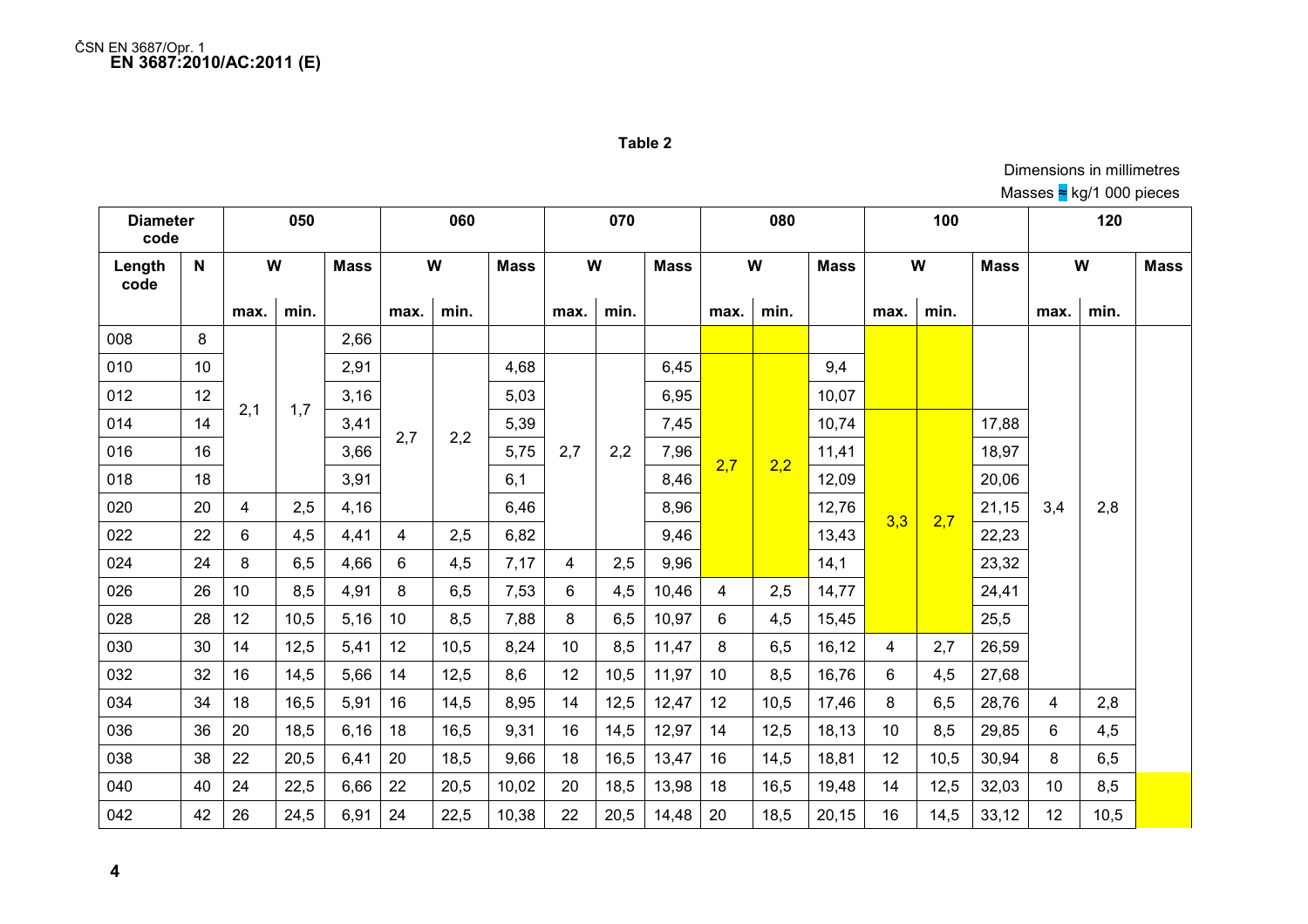**Table 2** (*continued*)

| <b>Diameter</b><br>code |    | 050  |      |             | 060  |      |             | 070  |      |             | 080  |       |             |      | 100   |             |      |      |             |
|-------------------------|----|------|------|-------------|------|------|-------------|------|------|-------------|------|-------|-------------|------|-------|-------------|------|------|-------------|
| Length<br>code          | N  | W    |      | <b>Mass</b> | W    |      | <b>Mass</b> | W    |      | <b>Mass</b> | W    |       | <b>Mass</b> |      | W     | <b>Mass</b> | W    |      | <b>Mass</b> |
|                         |    | max. | min. |             | max. | min. |             | max. | min. |             | max. | min.  |             | max. | min.  |             | max. | min. |             |
| 044                     | 44 | 28   | 26,5 | 7,16        | 26   | 24,5 | 10,73       | 24   | 22,5 | 14,98       | 22   | 20,5  | 20,82       | 18   | 16,5  | 34,2        | 14   | 12,5 |             |
| 046                     | 46 | 30   | 28,5 | 7,41        | 28   | 26,5 | 11,09       | 26   | 24,5 | 15,48       | 24   | 22,5  | 21,5        | 20   | 18,5  | 35,29       | 16   | 14,5 |             |
| 048                     | 48 | 32   | 30,5 | 7,66        | 30   | 28,5 | 11,45       | 28   | 26,5 | 15,98       | 26   | 24,5  | 22,17       | 22   | 20,5  | 36,38       | 18   | 16,5 |             |
| 050                     | 50 | 34   | 32,5 | 7,91        | 32   | 30,5 | 11,8        | 30   | 28,5 | 16,48       | 28   | 26,5  | 22,84       | 24   | 22,5  | 37,47       | 20   | 18,5 |             |
| 052                     | 52 | 36   | 34,5 | 8.16        | 34   | 32,5 | 12,16       | 32   | 30,5 | 16,99       | 30   | 28,5  | 23,51       | 26   | 24,5  | 38,56       | 22   | 20,5 |             |
| 054                     | 54 | 38   | 36,5 | 8,41        | 36   | 34,5 | 12,51       | 34   | 32,5 | 17,49       | 32   | 30,5  | 24,18       | 28   | 26,5  | 39,65       | 24   | 22,5 |             |
| 056                     | 56 | 40   | 38,5 | 8,66        | 38   | 36,5 | 12,87       | 36   | 34,5 | 17,99       | 34   | 32,5  | 24,86       | 30   | 28,5  | 40,73       | 26   | 24,5 |             |
| 058                     | 58 | 42   | 40,5 | 8,9         | 40   | 38,5 | 13,23       | 38   | 36,5 | 18,49       | 36   | 34,5  | 25,53       | 32   | 30,5  | 41,82       | 28   | 26,5 |             |
| 060                     | 60 | 44   | 42,5 | 9,15        | 42   | 40,5 | 13,58       | 40   | 38,5 | 18,99       | 38   | 36,5  | 26,2        | 34   | 32,5  | 42,91       | 30   | 28,5 |             |
| 062                     | 62 | 46   | 44,5 | 9,4         | 44   | 42,5 | 13,94       | 42   | 40,5 | 19,49       | 40   | 38,5  | 26,87       | 36   | 34,5  | 44          | 32   | 30,5 |             |
| 064                     | 64 | 48   | 46,5 | 9,65        | 46   | 44,5 | 14,29       | 44   | 42,5 | 20          | 42   | 40,5  | 27,55       | 38   | 36,5  | 45,09       | 34   | 32,5 |             |
| 066                     | 66 | 50   | 48,5 | 9,9         | 48   | 46,5 | 14,65       | 46   | 44,5 | 20,5        | 44   | 42,5  | 28,22       | 40   | 38,5  | 46,18       | 36   | 34,5 |             |
| 068                     | 68 | 52   | 50,5 | 10,15       | 50   | 48,5 | 15,01       | 48   | 46,5 | 21          | 46   | 44,5  | 28,89       | 42   | 40,5  | 47,26       | 38   | 36,5 |             |
| 070                     | 70 | 54   | 52,5 | 10,4        | 52   | 50,5 | 15,36       | 50   | 48,5 | 21,5        | 48   | 46,5  | 29,56       | 44   | 42,5  | 48,35       | 40   | 38,5 |             |
| 072                     | 72 |      |      |             | 54   | 52,5 | 15,72       | 52   | 50,5 | 22          | 50   | 48,5  | 30,23       | 46   | 44,5  | 49,44       | 42   | 40,5 |             |
| 074                     | 74 |      |      |             | 56   | 54,5 | 16,07       | 54   | 52,5 | 22,5        | 52   | 50,5  | 30,91       | 48   | 46,54 | 50,53       | 44   | 42,5 |             |
| 076                     | 76 |      |      |             | 58   | 56,5 | 16,34       | 56   | 54,5 | 23,01       | 54   | 52,55 | 31,58       | 50   | 48,5  | 51,62       | 46   | 44,5 |             |
| 078                     | 78 |      |      |             | 60   | 58,5 | 16,79       | 58   | 56,5 | 23,51       | 56   | 54,5  | 32,25       | 52   | 50,5  | 52,71       | 48   | 46,5 |             |
| 080                     | 80 |      |      |             | 62   | 60,5 | 17,14       | 60   | 58,5 | 24,01       | 58   | 56,5  | 32,92       | 54   | 52,5  | 53,79       | 50   | 48,5 |             |
| 082                     | 82 |      |      |             | 64   | 62,5 | 17,5        | 62   | 60,5 | 24,51       | 60   | 58,5  | 33,59       | 56   | 54,4  | 54,88       | 52   | 50,5 |             |
| 084                     | 84 |      |      |             | 66   | 64,5 | 17,86       | 64   | 62,5 | 25,01       | 62   | 60,5  | 34,27       | 58   | 56,5  | 55,97       | 54   | 52,5 |             |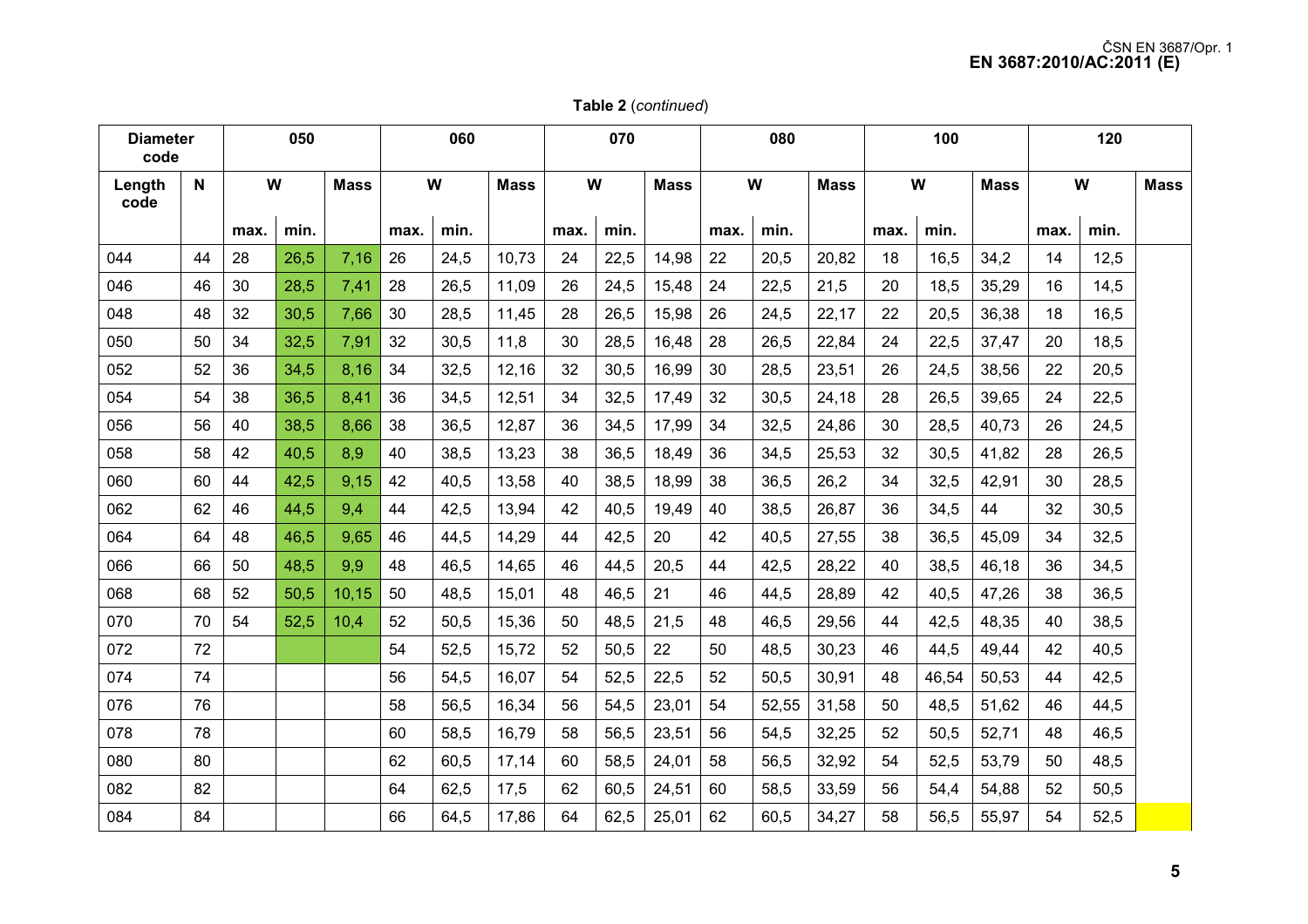#### **EN 3687:2010/AC:2011 (E)**  ČSN EN 3687/Opr. 1

#### **Table 2** (*continued*)

| <b>Diameter</b><br>code |     | 050              |      | 060 |      |             | 070 |      |             | 080   |      |             |       | 100  |             |       |      |             |  |
|-------------------------|-----|------------------|------|-----|------|-------------|-----|------|-------------|-------|------|-------------|-------|------|-------------|-------|------|-------------|--|
| Length<br>code          | N   | W<br><b>Mass</b> |      | W   |      | <b>Mass</b> | W   |      | <b>Mass</b> | W     |      | <b>Mass</b> | W     |      | <b>Mass</b> | W     |      | <b>Mass</b> |  |
|                         |     | max.             | min. |     | max. | min.        |     | max. | min.        |       | max. | min.        |       | max. | min.        |       | max. | min.        |  |
| 086                     | 86  |                  |      |     |      |             |     | 66   | 64,5        | 25,52 | 64   | 62,5        | 34,94 | 60   | 58,5        | 57,06 | 56   | 54,4        |  |
| 088                     | 88  |                  |      |     |      |             |     | 68   | 66,5        | 26,02 | 66   | 64,5        | 35,61 | 62   | 60,5        | 58,15 | 58   | 56,5        |  |
| 090                     | 90  |                  |      |     |      |             |     | 70   | 68,5        | 26,52 | 68   | 66,5        | 36,28 | 64   | 62,5        | 59,23 | 60   | 58,5        |  |
| 092                     | 92  |                  |      |     |      |             |     | 72   | 70,5        | 27,02 | 70   | 68,5        | 36,96 | 66   | 64,5        | 60,32 | 62   | 60,5        |  |
| 094                     | 94  |                  |      |     |      |             |     | 74   | 72,5        | 27,52 | 72   | 70,5        | 37,63 | 68   | 66,5        | 61,41 | 64   | 62,5        |  |
| 096                     | 96  |                  |      |     |      |             |     | 76   | 74,5        | 28,02 | 74   | 72,5        | 38,3  | 70   | 68,5        | 62,5  | 66   | 64,5        |  |
| 098                     | 98  |                  |      |     |      |             |     | 78   | 76,5        | 28,52 | 76   | 74,5        | 38,97 | 72   | 70,5        | 63,59 | 68   | 66,5        |  |
| 100                     | 100 |                  |      |     |      |             |     |      |             |       | 78   | 76,5        | 39,64 | 74   | 81,5        | 64,68 | 70   | 68,5        |  |
| 104                     | 104 |                  |      |     |      |             |     |      |             |       | 82   | 80,5        | 40,99 | 78   | 76,5        | 66,85 | 74   | 72,5        |  |
| 108                     | 108 |                  |      |     |      |             |     |      |             |       | 86   | 84,5        | 42,33 | 82   | 80,5        | 69,03 | 78   | 76,5        |  |
| 112                     | 112 |                  |      |     |      |             |     |      |             |       | 90   | 88,5        | 43,68 | 86   | 84,5        | 71,21 | 82   | 80,5        |  |
| 116                     | 116 |                  |      |     |      |             |     |      |             |       |      |             |       | 90   | 88,5        | 73,38 | 86   | 84,5        |  |
| 120                     | 120 |                  |      |     |      |             |     |      |             |       |      |             |       | 94   | 92,5        | 75,56 | 90   | 88,5        |  |
| 124                     | 124 |                  |      |     |      |             |     |      |             |       |      |             |       | 98   | 96,5        | 77,74 | 94   | 92,5        |  |
| 128                     | 128 |                  |      |     |      |             |     |      |             |       |      |             |       | 102  | 100,5       | 79,91 | 98   | 96,5        |  |
| 132                     | 132 |                  |      |     |      |             |     |      |             |       |      |             |       | 106  | 104,5       | 82,09 | 102  | 100,5       |  |
| 136                     | 136 |                  |      |     |      |             |     |      |             |       |      |             |       | 110  | 108,5       | 84,26 | 106  | 104,5       |  |
| 140                     |     |                  |      |     |      |             |     |      |             |       |      |             |       | 114  | 112,5       | 86,44 | 110  | 108,5       |  |
| 144                     |     |                  |      |     |      |             |     |      |             |       |      |             |       |      |             |       | 114  | 112,5       |  |
| 148                     |     |                  |      |     |      |             |     |      |             |       |      |             |       |      |             |       | 118  | 116,5       |  |
| 152                     |     |                  |      |     |      |             |     |      |             |       |      |             |       |      |             |       | 122  | 120,5       |  |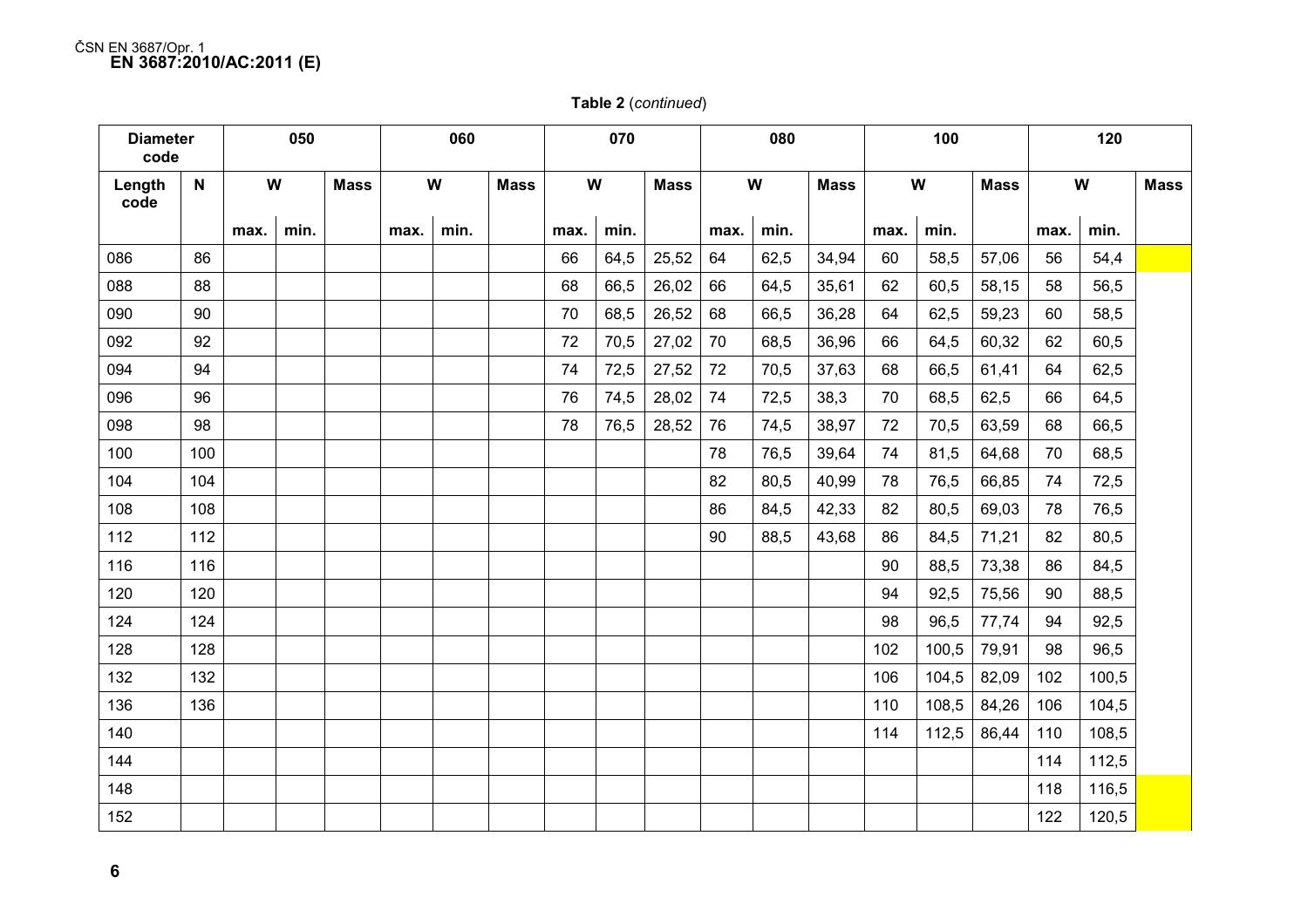#### **EN 3687:2010/AC:2011 (E)**  ČSN EN 3687/Opr. 1

**Table 2** (*concluded*)

| <b>Diameter</b><br>code |              | 050  |      | 060         |      |      | 070         |      |      |             | 080  |      |             | 100  |      | 120         |      |       |             |
|-------------------------|--------------|------|------|-------------|------|------|-------------|------|------|-------------|------|------|-------------|------|------|-------------|------|-------|-------------|
| Length<br>code          | $\mathsf{N}$ | W    |      | <b>Mass</b> | W    |      | <b>Mass</b> | W    |      | <b>Mass</b> | W    |      | <b>Mass</b> | W    |      | <b>Mass</b> | W    |       | <b>Mass</b> |
|                         |              | max. | min. |             | max. | min. |             | max. | min. |             | max. | min. |             | max. | min. |             | max. | min.  |             |
| 156                     |              |      |      |             |      |      |             |      |      |             |      |      |             |      |      |             | 126  | 124,5 |             |
| 160                     |              |      |      |             |      |      |             |      |      |             |      |      |             |      |      |             | 130  | 128,5 |             |
| 164                     |              |      |      |             |      |      |             |      |      |             |      |      |             |      |      |             | 134  | 132,5 |             |
| 168                     |              |      |      |             |      |      |             |      |      |             |      |      |             |      |      |             | 138  | 136,5 |             |

".